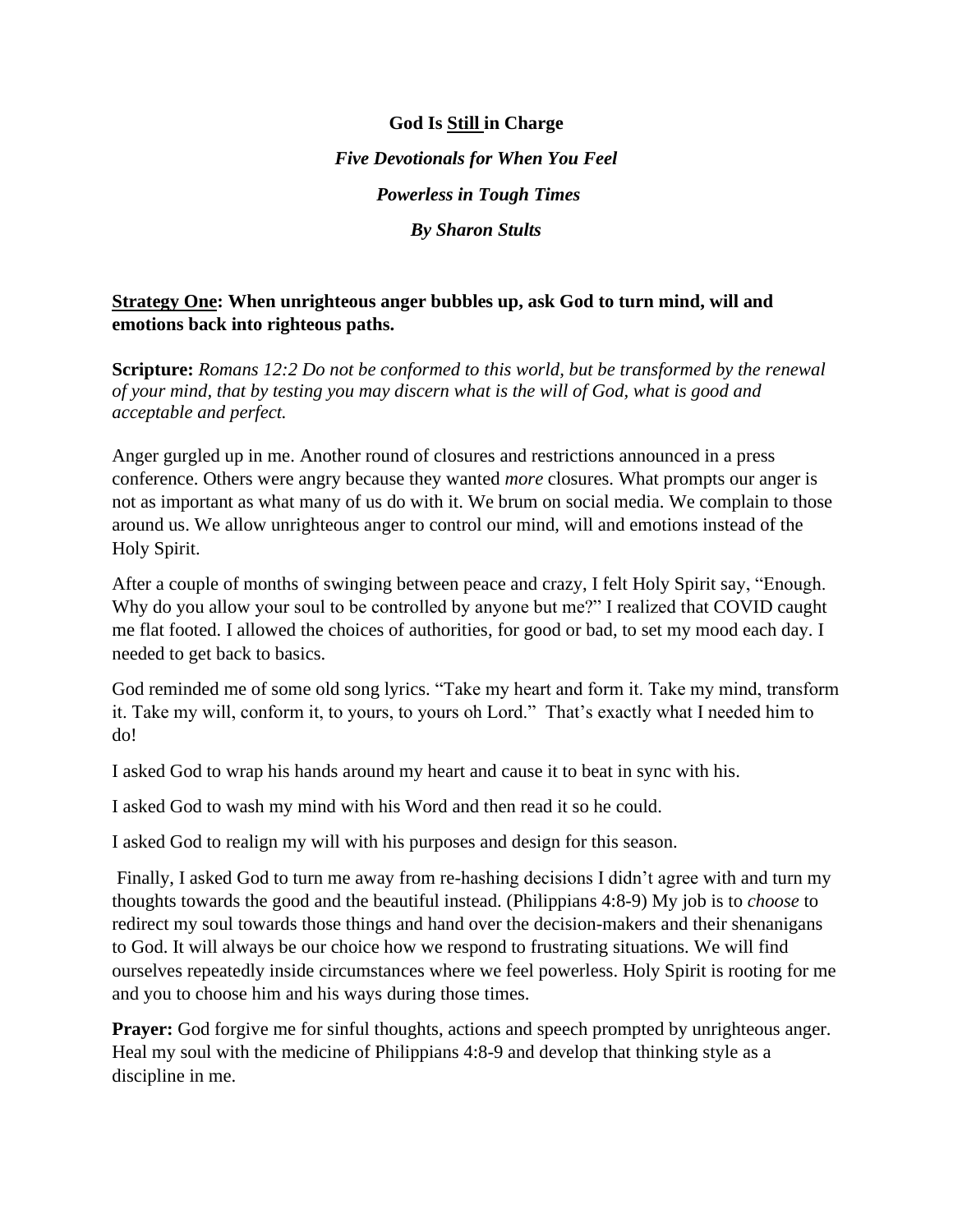# **Strategy Two: Declaring Jesus' lordship and rule over positions of power and authority, when we believe they are being misused.**

Verses*: Even as the words were on his lips, a voice came from heaven, "This is what is decreed for you, King Nebuchadnezzar: Your royal authority has been taken from you. You will be driven away from people and will live with the wild animals; you will eat grass like the ox. Seven times will pass by for you until you acknowledge that the Most High is sovereign over all kingdoms on earth and gives them to anyone he wishes. Daniel 4:31-32.*

We can easily fall into the mindset of focusing on trouble causers in our lives more than worshipping the One who grants them their power. Read the full story of Nebuchadnezzar to see the extent of his arrogance. Judging by the size of his ego and the wealth he accumulated, I'll bet his people were heavily taxed and neighboring nations were pillaged. Arrogance in authority is never pretty. Even with the warning dream and interpretation God sent, the king did not change his ways and acknowledge who was really Lord of the universe. And who was not. God allowed him time to repent and when that did not happen, he stepped in directly. The mighty King Nebuchadnezzar lived like an animal for seven years. Punishment for forgetting who placed him on his throne.

God places people in authority over us and he removes them. He does this on his timetable, not ours. When we forget that, we can become discouraged and angry about a poor leader. Instead of dwelling continuously on all the ways they are messing up our lives, we need to put our thoughts and words into agreement with heaven. Everything is under the rule and Lordship of Jesus. Your boss may sign your paychecks, but Jesus is Lord over that company, whether the owners know it or not. Politicians may make unjust laws and raise your taxes but only because God has given them that temporary authority. God owns every seat of power.

Frustrated under an authority? Start declaring the lordship of Jesus Christ over that position and area of influence. Understand God positions people but never relinquishes his divine authority. Ask him to change wicked people, bring them to repentance, or to remove them. Most days, I declare Jesus as Lord over my city, my state and my country, out loud. Then I specifically declare his lordship over places where God or current events direct my thoughts. Understand that many times, people in authority, especially God-haters, can be influenced by demonic spirits who've been welcomed into their lives and places of work. When believers speak out loud of the lordship and authority of Christ over a specific seat of power, demons are put on notice and environments change. God will deal with unjust or wicked authorities in his way and according to his schedule. While we wait, we can be pro-active in praying his kingdom and authority into difficult situations.

**Prayer:** God, you are Lord of Heaven and earth. I declare you as Lord over \_\_\_\_\_\_\_\_. Bring your kingdom of righteousness, peace and joy into that place of power. Change or remove anyone opposed to your kingdom. Please keep me in peace while you work on all that.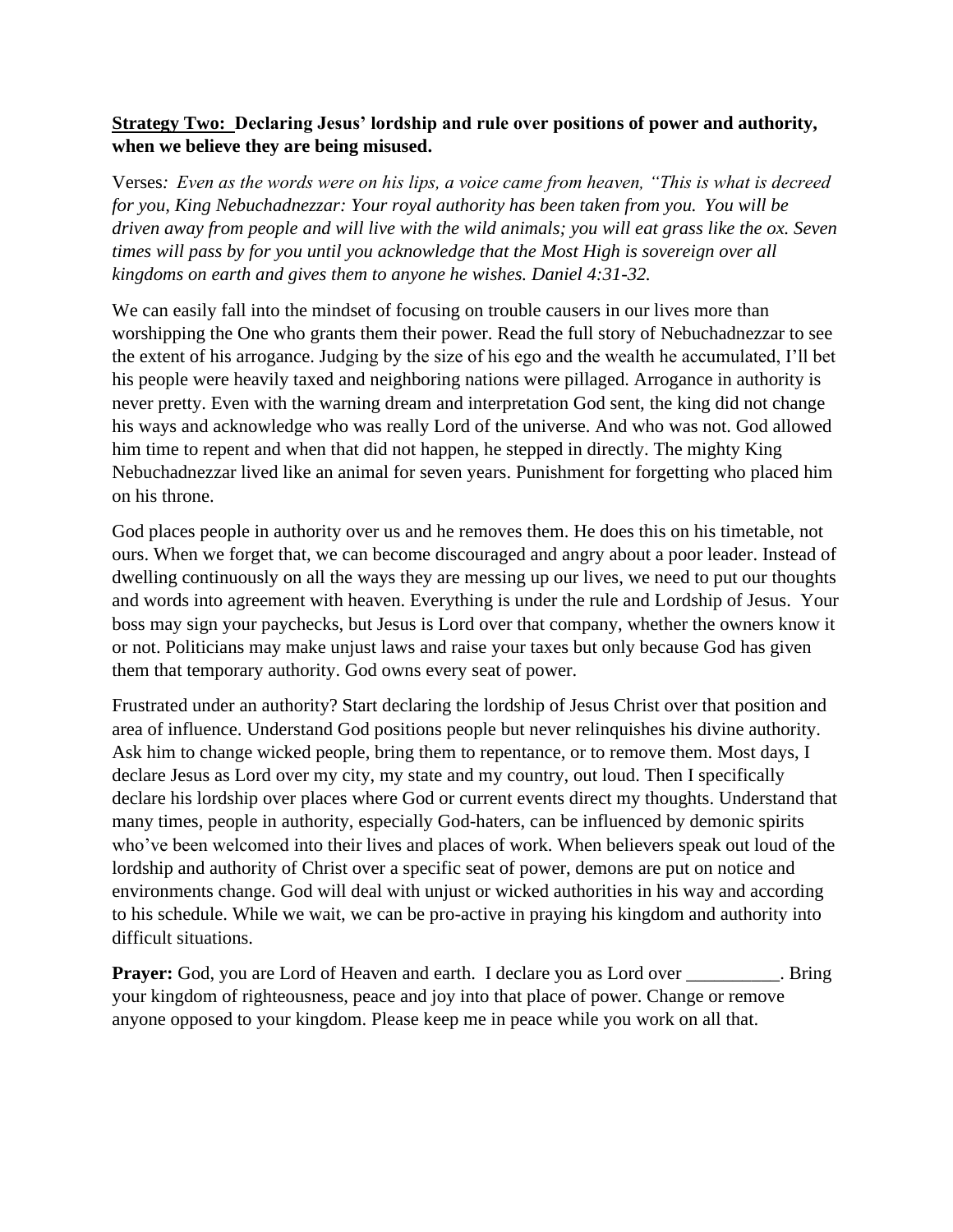# **Strategy Three: Recognizing God repurposes the most painful, challenging circumstances into something useful and beautiful for his kingdom.**

**Verse:** *And we know that God causes everything to work together [ for the good of those who love God and are called according to his purpose for them, Romans 8:28.*

How many awful things did Joseph go through before he ascended to prime minister of Egypt? First, his brothers sold him into slavery. Second, his new Egyptian boss' wife lied about him and sent him to prison. Third, he helped others get out of that prison, but they forgot about him. Think of all those years of pain and disappointment for Joseph. That's our human perspective, right? Were those things terrible? Yes, but God's perspective about them is different. Each heartbreaking event, each treacherous person, God used as steppingstones to lead Joseph to his incredible destiny. The bonus is that he developed godly character in him on the journey. A character that didn't execute his brothers when he had the law on his side and the chance to do it.

When we struggle under the pressure of bad people in influential places, one of the best things we can do is flip our viewpoint from earth to heaven. We can say the same thing that Joseph said to his brothers, "What you meant for evil, God meant for good," when we understand the full meaning of Romans 8:28. In the Greek, the phrase "causes everything to work together for the good," describes circumstances as employees of God. As his employees, God then makes all circumstances work for him to produce good things in our lives. The circumstances are workers in God's "Good Things" factory.

From heaven's perspective, all those betrayals in Joseph's life were used by God like employees. God wanted Joseph in Egypt. He used the wickedness in the hearts of his brothers to get him over there. God did not *cause* this wickedness, but he knew their hearts were hardened by jealousy, so he decided to use that for his advantage. It didn't feel advantageous to Joseph in that horrible moment, though. Corrupt authorities messing in our lives doesn't feel good within the moment either. This is why we need to step outside the earthly view and ask God for his perspective. We also need to change our speech. During the last year I started saying things like this out loud when I was tempted to complain or brum about something.

"Satan, I know you're trying to discourage and anger me with this, but I know God is using this to accomplish great things in my life and my home," (or church, or state, or business or whatever).

"God, I know you'll bring good fruit out of this bad situation."

"God, I thank you that you are the boss of my circumstances."

Get the idea?

**Prayer:** Heavenly Father, fix my eyes and mind on you and not on my circumstances. Change my perspective so that I'm hunting for the good instead of rehearsing the bad. Sanctify my tongue so that I speak words that bring life and hope to my situation.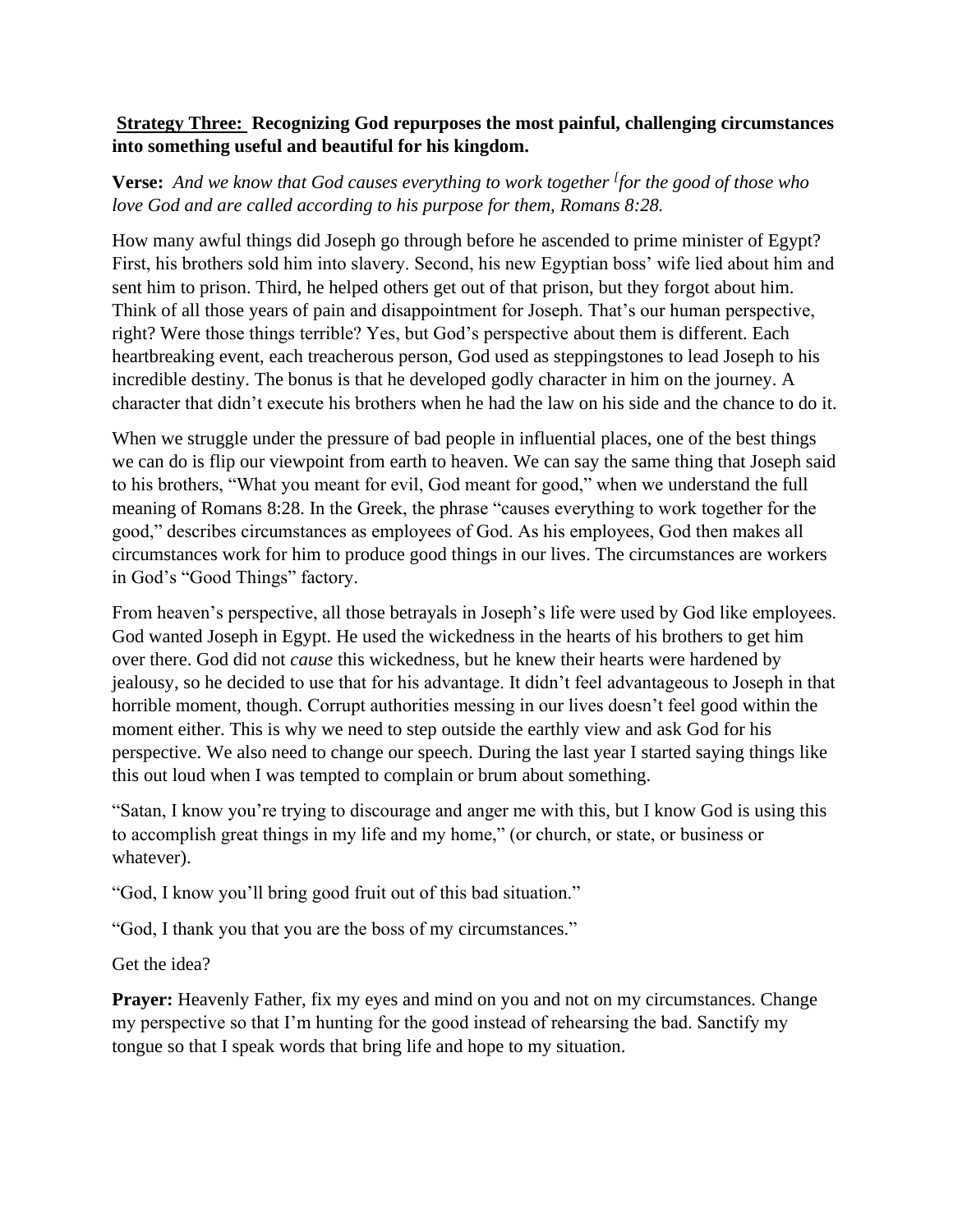# **Strategy Four: Pray for the repentance and/or salvation of ungodly authorities as if your life depended on it, because it just might.**

**Verse:** *I urge, then, first of all, that petitions, prayers, intercession and thanksgiving be made for all people— for kings and all those in authority, that we may live peaceful and quiet lives in all godliness and holiness. This is good, and pleases God our Savior, 1 Timothy 2:1-3 NIV.*

When your daily life is consistently affected by the decisions of an ungodly authority it's tempting to cast them in a one-dimensional villain's role. We forget they are an eternal, human soul, whom God loves, not just a cardboard cutout of their sinful choices. I get that temptation, though. My governor had bright pink ball caps made last year with the slogan, "Planned Parenthood Makes America Great Again." She has openly celebrated abortion rights publicly on numerous occasions. I confess that for a while, my only prayers about her were "God stop her or remove her." I didn't think about her eternal soul.

I'm writing this during the week of Passover and Easter. Christ's suffering and sacrifice is much on my mind. Recall how he prayed from the cross for his torturers, mockers and executioners. "Father, forgive them, they don't know what they are doing." I'm convinced that most wicked authorities are so deceived by Satan, they do not understand what they are doing at all. They don't understand they are often being directed by demon spirits. They don't understand there is a room in hell with their name on the door. No one in their right mind would knowingly choose all that. And that's the thing, they aren't in their right mind.

Anyone in authority over you making evil choices, is operating under a false paradigm. In their twisted thinking, they believe they are doing the right things for whatever causes and ideologies frame their belief system. This is why the wise God-follower will pray for their repentance and salvation. Wise people see the greater picture and they balance a desire for justice with concern for individual souls. This includes the souls of those under an ungodly leader. A poor leader can make life miserable for the folks under them.

Here's some suggestions of ways you can pray for unrighteous authorities:

Ask God to confound and confuse any of their plans that promote sin.

Ask God to send other on fire Christians into their inner circle, like Daniel and King Nebuchadnezzar.

Ask God to send signs, wonders, dreams and visions that will open their eyes to the true state of their soul.

Ask God to turn up the hard ground in their hearts so they can receive the gospel.

**Prayer:** God forgive me for making people so one-dimensional in my thoughts and prayers sometimes. Help me to pray effectively for authorities in my life who are making poor decisions. Move your hand over their lives. Help me to remember that your love for them is as great as your love for me.